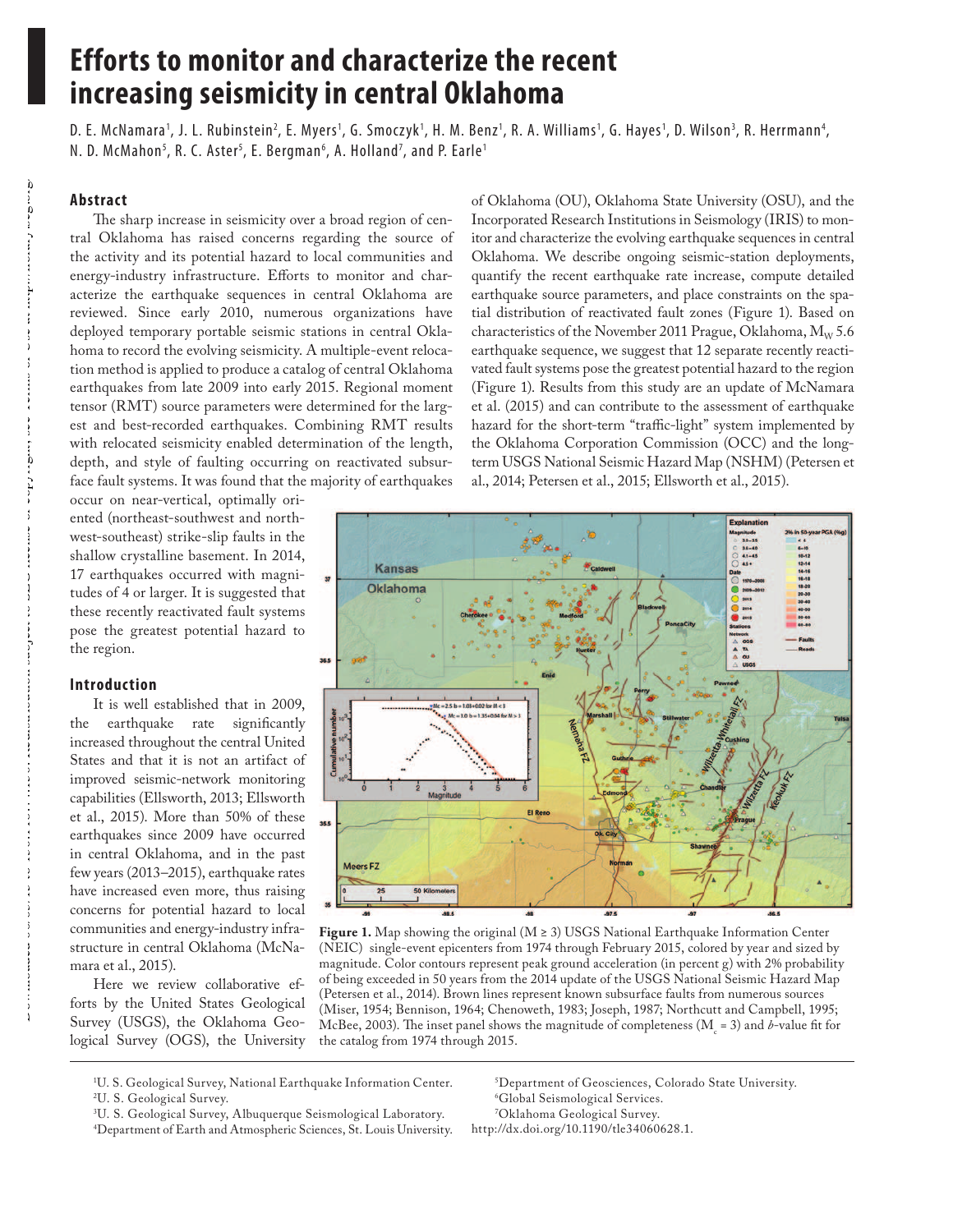### **Recent increase in Oklahoma seismicity**

The recent increase in seismicity is illustrated best as the rate changes observed in cumulative seismic moment versus time (Figure 2), which show a steady increase in cumulative moment from 2009 to late 2011. In 2011, a sharp step in cumulative-moment release occurred because of the Prague sequence in November 2011, which includes an  $M_{\text{w}}$  5.6 and three  $M_w$  > 4 earthquakes. After the Prague sequence, cumulative-moment release rose moderately until late 2013, when it began to rise sharply because of a significant increase in the number of higher-magnitude earthquakes over an expanded region of active seismicity (McNamara et al., 2015) (Figures 1 and 2). In 2014, 608 magnitude 3 and greater earthquakes occurred in central Oklahoma (more than in California), including 17 earthquakes with magnitudes of 4 or larger (a rate of 1.4/month). This year, 2015, shows no sign of decline in earthquake rate, with more than 200 M 3 and nine M 4 earthquakes by late March — a rate of three M 4 and larger earthquakes per month (Figure 2).



**Figure 2.** Central Oklahoma earthquake characteristics from the USGS COMCAT online system. (a) Earthquakes from the NEIC COMCAT system from 2005 through February 2015. Plot showing cumulative-moment release (top panel). Timeline showing earthquake magnitude versus time (bottom panel). (b) The number of magnitude 4 earthquakes per year from 1990 through 2015.

Rubinstein et al. (2014b) show that the earthquake rate change observed in the Raton Basin of Colorado and New Mexico is highly improbable for random fluctuations in a constant background. We applied the same methods to a declustered catalog of  $M \geq 3.2$  earthquakes in central Oklahoma and southern Kansas (Figure 1) and found that for any individual year since the earthquake rates increased (i.e., 2009–2014), the rates observed in that year are highly improbable, given an earthquake catalog from 1974 through that year (probability maximum  $P_{max} = 0.03$ ). The same test applied to 2007 and 2008 yields  $P_{max} = 0.65$  for both years, indicating that given earlier seismicity, the rates observed during those years were likely. Using the previous year to predict the seismicity shows that the earthquake rates in 2009, 2013, and 2014 are highly improbable ( $P_{max}$  = 0.03,  $P_{max}$  = 0.0007, and  $P_{max}$  = 0.00004, respectively), indicating that earthquake rates increased significantly in those years. For 2010–2012, the rates observed were not improbable ( $P_{max} = 0.28$ ,  $P_{max} = 0.99$ , and  $P_{max} = 0.50$ , respectively), indicating that the earthquake rate did not change significantly in those years relative to the previous year's rate. The observed earthquake-rate increase, combined with an increase in earthquake clustering in time (Llenos and Michael, 2013), indicates that a fundamental change in the earthquake-triggering process has occurred (McNamara et al., 2015).

Since settlement of the region, Oklahoma has had a well-documented history of felt earthquakes. Prior to the recent increase in seismicity, the largest events in central Oklahoma were two earthquakes in the range of magnitude 5 (10 September 1918 and 8 April 1952) (Von Hake, 1976; Luza and Lawson, 1982). Paleoseismology studies have identified the Meers fault as a Holocene thrust fault with a surface rupture and scarp in south-central Oklahoma and a history of earthquakes dating back more than 1100 years (Luza et al., 1987). In contrast, recent Oklahoma seismicity is well to the northeast of the Meers fault zone and is distributed over a much broader region of ancient reactivated structures associated with the Nemaha and Wilzetta fault zones (Figure 1).

The 2014 update of the USGS NSHM did not include most of the recent seismicity, and as a consequence, the highest predicted shaking in Oklahoma is well to the southwest and centered on earthquakes that occurred on the Meers fault zone (Figure 1). The recent earthquakes were not included because several studies have raised suspicion that they are induced because of anthropogenic activity (Holland, 2013; Keranen et al., 2013; Llenos and Michael, 2013), and therefore, long-term earthquake hazard in central Oklahoma is currently underestimated (Figure 1) (Petersen et al., 2014).

## **USGS earthquake monitoring and characterization efforts**

A significant scientific issue for the USGS earthquake-hazard program is to consider how to incorporate the recent earthquakes in central Oklahoma into the calculation of the NSHM (Ellsworth et al., 2015; McGarr et al., 2015; McNamara et al., 2015; Petersen et al., 2015). The USGS National Earthquake Information Center (NEIC) is responsible for characterizing felt earthquakes in the United States and throughout the world. This characterization includes rapid determination of hypocenter location, magnitude estimation, moment tensors, fault-rupture modeling, and impact assessment (USGS Prompt Assessment of Global Earthquakes for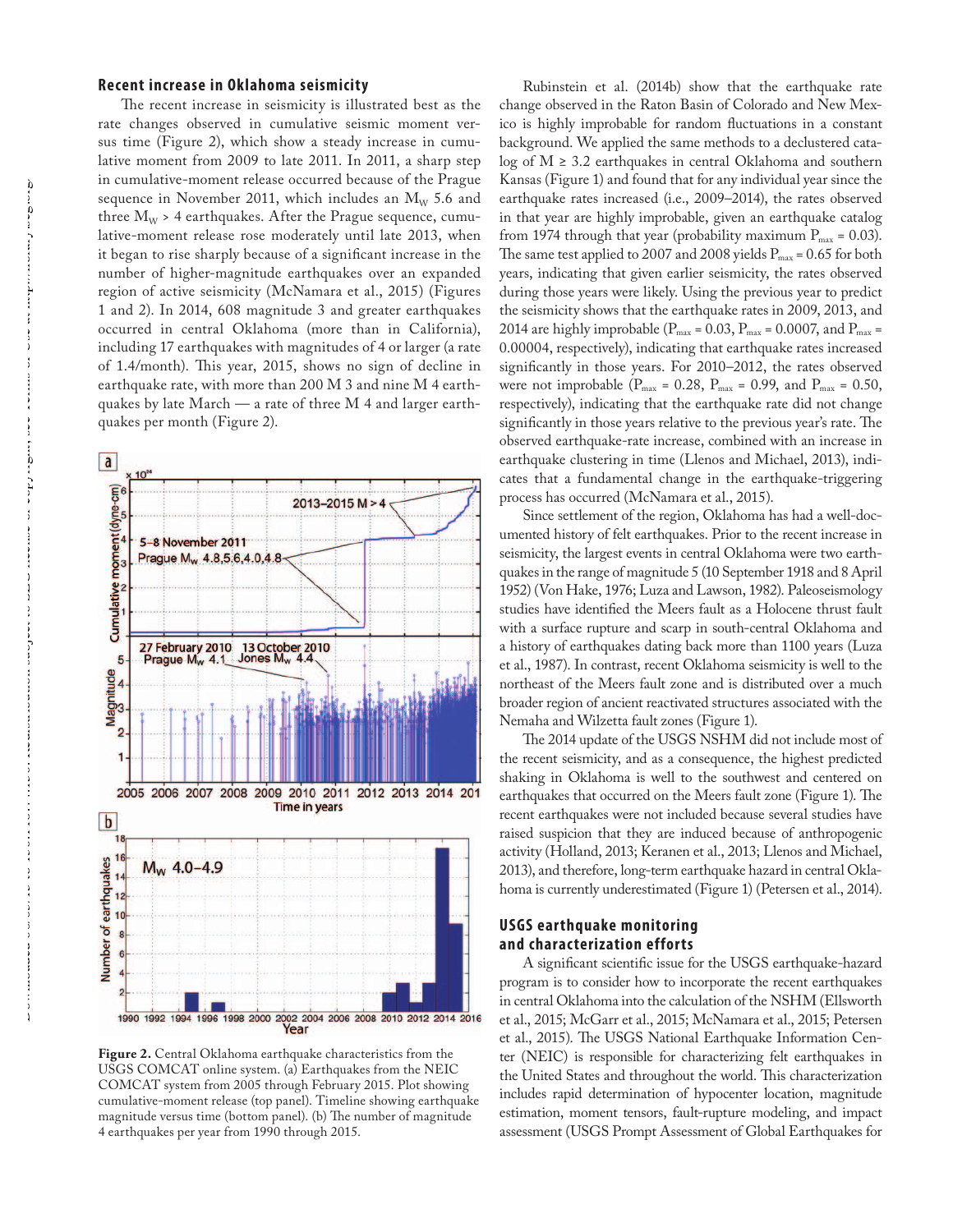Response [PAGER]). In addition, earthquake source parameters determined by the USGS NEIC are used to determine long-term earthquake hazard throughout the United States (Petersen et al., 2014). The USGS is working on several fronts to understand better the mechanisms that drive the increase in earthquake rate and to estimate the changing earthquake hazard in Oklahoma (Hough, 2014; Keranen et al., 2014; Sumy et al., 2014; Sun and Hartzell, 2014; Ellsworth et al., 2015; McNamara et al., 2015; Petersen et al., 2015; H. M. Benz, R. McMahon, D. Aster, D. McNamara, and D. Harris, personal communication, 2015).

# **Oklahoma seismic-station deployments**

Beginning in early 2010, the USGS, in cooperation with the Oklahoma Geological Survey, began to deploy temporary portable strong-motion seismic stations northeast of Oklahoma City to improve monitoring of the increasing seismicity and potentially to capture ground shaking from a large event (Figure 1). Immediately after the  $M_W$  4.8 earthquake of 5 November 2011 in the Prague region, the University of Oklahoma rapidly installed three broadband seismograph stations near the epicenter of the earthquake. The stations were deployed in time to record the  $M_{\rm w}$  5.6 Prague earthquake on the following day (5 November 2011) (Keranen et al., 2013; McNamara et al., 2015). The unprecedented occurrence of two significant earthquakes in the area prompted the USGS and IRIS to assist OU and the OGS in the deployment of additional seismograph stations. Field teams from OU added an additional five seismograph stations within three days of the main shock, while IRIS completed the installation of 10 stations by 9 November 2011. In the same time frame, the USGS added three combined strong-motion/broadband stations in the epicentral area and 10 broadband stations in a pseudolinear array approximately 100 km long (Sumy et al., 2014).

Since the November 2011 Prague sequence, numerous additional stations have been deployed by OGS and the USGS to monitor the northwest migration of seismicity (Figure 1). In 2013–2014, the USGS-deployed stations in southern Kansas have contributed to improved earthquake-monitoring capability in northern Oklahoma (Rubinstein et al., 2014a). Complementing the portable deployments were temporary, regionally distributed stations in the Earthscope Transportable Array and permanent stations operated by the OGS seismic network (McNamara et al., 2015) and the USGS Advanced National Seismic System (ANSS) backbone network. The combined network of permanent and temporary seismicstation deployments provided high-quality waveforms in real time to the USGS NEIC for seismic-phase picks that are analyzed routinely in real time to determine detailed earthquake-source parameters that can be used to characterize regions of reactivated faulting in central Oklahoma (McNamara et al., 2015).

## **NEIC earthquake characterization**

*NEIC single-event hypocenter determination.* Earthquake source characteristics (hypocenter location, depth, and magnitude) for most detectable earthquakes  $(M > 2.5)$  in the United States are computed routinely at the USGS NEIC and displayed online at http://earthquakes.usgs.gov. Initial earthquake locations were determined with a standard "single-event" approach using a stand-alone version of the main real-time processing and

analysis system used by the USGS NEIC (Buland et al., 2009). This system allowed us to identify and locate individual earthquakes and to compute network-averaged regional magnitudes (e.g.,  $M_L$ , mbLg,  $M_d$ ) and  $M_W$  from RMT waveform modeling of earthquakes larger than approximately M 3.5.

A three-step approach was used for initial processing of the waveform data. First, all publicly available waveform data were loaded into an instance of the USGS NEIC operational processing system. Earthquake P-wave and S-wave phases were picked automatically and associated into common events, and source parameters (location, magnitude) were determined. Second, the automatic locations and magnitudes were reviewed manually to improve the seismic-phase arrival-time picks and to add new secondary phases as available. This primarily included first arriving S-waves that the automatic process did not identify. Finally, the continuous waveform data were reviewed visually to find small events that the automatic process missed. Seismic-phase traveltimes were computed using the AK135 1D global velocity model (Kennett et al., 1995). We did not locate all observed earthquakes — only those events for which there was a sufficient number of arrival-time observations and good azimuthal coverage to ensure a well-constrained hypocenter. Typically, smaller earthquakes were recorded on only a few stations, making it difficult to determine location and depth accurately. For regions in Oklahoma in which a dense network of seismic stations was available (Guthrie, Cushing, Prague), subspace detection was applied to lower the magnitude of completeness (H. M. Benz, R. McMahon, D. Aster, D. McNamara, and D. Harris, personal communication, 2015).

*Hypocentroidal decomposition multiple-event relocation.* After initial single-event earthquake locations and magnitudes were determined using the procedures described above, they were reanalyzed to refine further source locations using a multiple-event approach based on the hypocentroidal decomposition algorithm (HD) (Jordan and Sverdrup, 1981).

Hypocentroidal decomposition is a multiple-event procedure in the same class of methods that includes joint hypocentral determination (Dewey, 1972) and double difference (Waldhauser and Ellsworth, 2000). The HD relocation method provides improved hypocenter locations with minimized location bias and realistic estimates of location uncertainty for each earthquake (McNamara et al., 2015). When a dense network of local seismic stations is available (Prague, Guthrie, and Cushing), location uncertainty is reduced to < 1 km (McNamara et al., 2015). In other regions where only a few stations are located within 10 to 20 km (Cherokee, Stillwater, Medford, and Renfro), uncertainty is reduced to < 2 km (Figure 3). In addition, relocating earthquakes using HD can reduce by a factor of two the scatter in hypocenter locations determined using single-event methods (Figure 3). Another advantage of this method is the ability to relocate a poorly recorded main shock by tying it to clusters of aftershocks that often are recorded on a dense local network (McNamara et al., 2015). These advantages have motivated the USGS NEIC to implement multipleevent hypocenter location methods to improve hypocenter accuracy and uncertainty for earthquake sequences of interest to the nation.

Figure 3 shows the uncertainty ellipses of the epicenters and the direction and length of the changes in location relative to the final HD location for recent (2013–2014) seismicity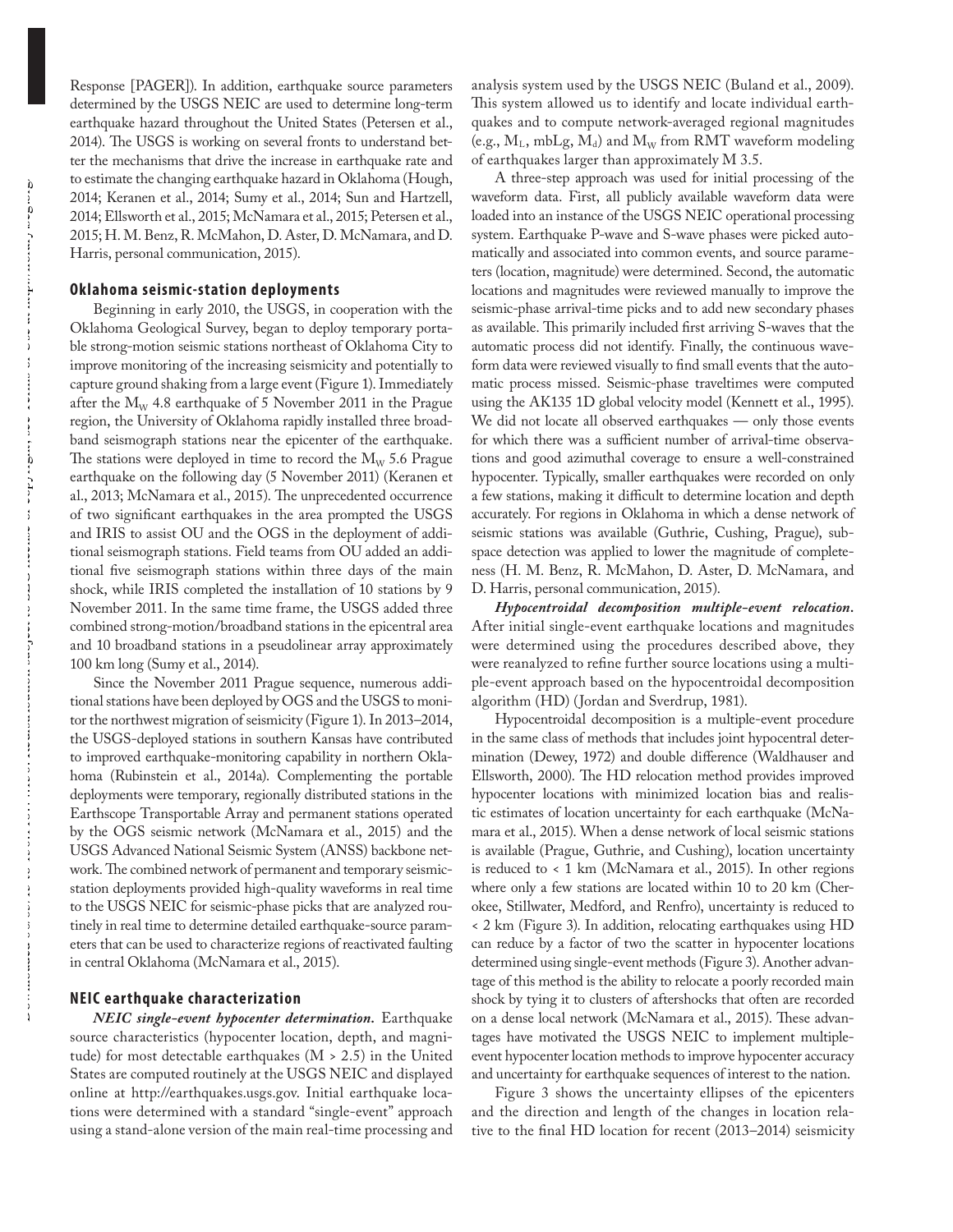near Guthrie and Langston, Oklahoma. Epicentral errors are reduced significantly relative to the original NEIC single-event location. Good constraints on older epicentral locations can be attributed directly to well-constrained locations of more recent earthquakes recorded at both the temporary and permanent stations in the area, which establish the traveltime corrections needed to relocate those events properly. In the Guthrie-Langston sequences, station density is not as high as in the other regions (Prague, Cushing, and Jones), so uncertainty ellipses are generally larger (> 1.0 km). Recent examples of HD applications and method details can be found in Hayes et al. (2013), Hayes et al. (2014), McNamara et al. (2014), Rubinstein et al. (2014b), and McNamara et al. (2015).

*Regional moment tensors.* Focal-mechanism solutions for U. S. earthquakes are computed routinely at the USGS NEIC for M > 3.5 earthquakes, using the RMT method described in Herrmann et al. (2011) (Figure 4). Successful waveform modeling of regional body and surface waves depends on selecting a frequency band in which the signal-to-noise ratio is high and filtered waveforms are relatively simple, which requires evaluation of the RMT modeling for each earthquake. With few exceptions, we find that most Oklahoma regional earthquakes that are well recorded regionally (generally with M > 3.5) can be modeled in the period band of 16 to 50 s. Tis period band is below the microseismic noise, with periods that are long enough to minimize effects from scattering but are short enough to improve depth estimates. Green's functions were computed using the western U. S. model of Herrmann et al. (2011), a model that fits the observed local and regional P-wave traveltimes and surface-wave amplitude and dispersion in the period band of 10 to 100 s for Oklahoma earthquakes. RMT calculations provide good estimates of the earthquake depth, magnitude, and faulting style (McNamara et al., 2015), allowing characterization of reactivated fault structures that pose the greatest hazard to the region.



**Figure 3.** Uncertainty ellipses and location change vectors for earthquakes in the sequences near Guthrie and Langston, Oklahoma. Green triangles show portable seismometers deployed to monitor the seismicity in the region. Structures associated with the Nemaha fault zone are shown as red lines.

## **Reactivated structures pose a potential hazard to communities and infrastructure**

The specific earthquake sequences observed in central Oklahoma in recent years do not behave with a typical main-shock– aftershock progression. Instead, they are swarmlike, similar to volcanic sequences, with large- and small-magnitude events interspersed in time, and most of the larger earthquakes are preceded by numerous moderate foreshocks. The November 2011 Prague, Oklahoma, sequence is a good example, with an equal number of magnitude 4 foreshocks and aftershocks.

Combined analysis of the spatial distribution of multievent relocated seismicity and RMT focal-mechanism nodal planes allows us to place constraints on the location, orientation, and style of reactivated fault structures. The majority of the recent earthquakes in central Oklahoma occur along reactivated ancient subsurface faults at shallow depths in the crust (< 6 km); these faults cut through the Cambro-Ordovician Arbuckle Group and extend down into the crystalline basement (McNamara et al., 2015). In some cases, earthquake sequences are associated clearly with known fault systems. In most cases, the earthquake sequences occur away from known faults but align within a similar fabric. Figure 4 shows subsurface faults inferred from the combined analysis of the spatial distribution of seismicity and focal-mechanism nodal planes as dashed black lines; however, for clarity, only RMT focal mechanisms for earthquakes with  $M_W \geq 4$  are mapped.

The RMT focal mechanisms determined in central Oklahoma are predominantly strike-slip, with one nodal plane oriented northeast to southwest and the other oriented northwest to southeast (McNamara et al., 2015) (Figure 4). A small number of RMTs, in the Prague and Cushing sequences, have nodal planes that strike east-west and north-south. The three dominant RMT nodal-plane orientations are aligned approximately with the known subsurface fault fabric identified in numerous geologic maps and reports (Miser, 1954; Bennison, 1964; Chenoweth, 1983; Joseph, 1987; Northcutt and Campbell, 1995; McBee, 2003). Most RMT nodal planes are oriented optimally relative to the approximately eastwest maximum horizontal compression direction for reactivating earthquake activity on ancient faults (Holland, 2013; Alt and Zoback, 2014; McNamara et al., 2015).

Since the earthquake rate increase in 2009 to early 2015, there has been a clear southeast-to-northwest migration of the seismically active regions (Figure 1), 12 of which have produced earthquakes with magnitudes greater than 4 (Figure 4). Based on characteristics of the November 2011 Prague  $M_{\rm W}$  5.6 earthquake sequence (Keranen et al., 2013; McNamara et al., 2015) and the circumstances detailed below, we suggest that recently reactivated fault systems with earthquakes greater than magnitude 4 pose the greatest potential hazard to communities and infrastructure in the region.

## **Earthquake sequences in south-central Oklahoma along the Nemaha and Wilzetta fault zones**

South-central Oklahoma is the most populated region of the state, with more than one million inhabitants in the Oklahoma City metropolitan area. It is also the location of significant energy-industry and national strategic infrastructure such as the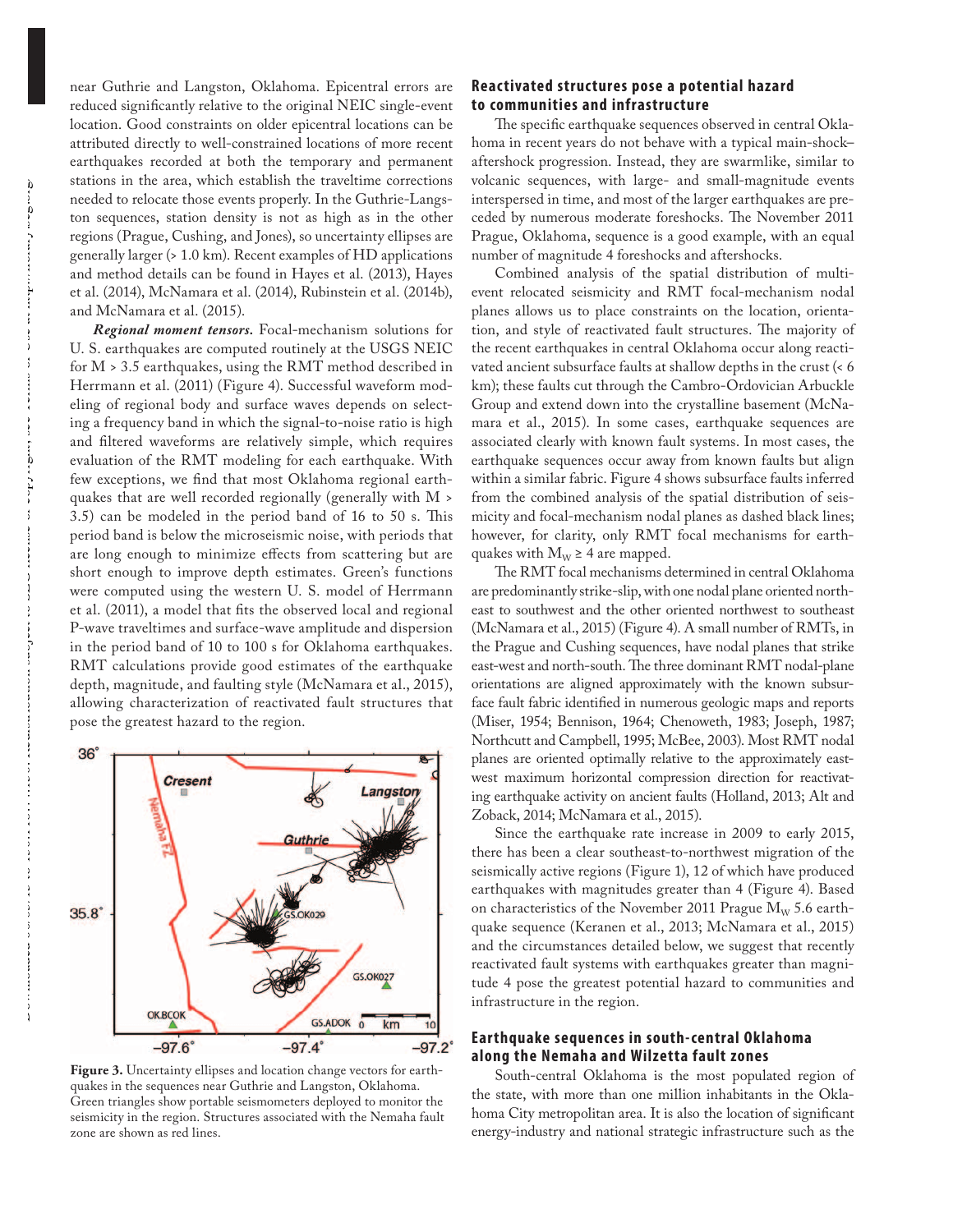Cushing crude-oil storage facility. Earthquake sequences in this region are associated with the Nemaha and Wilzetta fault zones that bound a broad region of uplift originally formed as a result of

the Ancestral Rocky Mountains Orogeny during the Pennsylvanian period (Figure 4a) (Luza and Lawson, 1982; Joseph, 1987). The uplifted region is a complex belt of ancient, buried high-angle



**Figure 4.** Central Oklahoma regional maps. Earthquakes relocated by hypocentroidal decomposition (HD) are shown as circles colored by depth and sized by magnitude. Also shown are known subsurface faults (solid brown lines), inferred faults (dashed black lines), and injection wells (gray squares). Subsurface faults are inferred from the combined analysis of the spatial distribution of seismicity and focal mechanism nodal planes. Also shown are RMT focal mechanisms for earthquakes with  $M_W \geq 4$ . Regional moment tensors are colored by year (green occurred in 2012–2013, yellow in 2013, orange in 2014, and red in 2015). (a) South-central Oklahoma, including the Oklahoma City metropolitan area and the Nemaha-Wilzetta uplift region. (b) Northwest-central Oklahoma region, including Alfalfa and Grant counties.

faults that hosts reservoirs of oil and gas (Dolton and Finn, 1989; McNamara et al., 2015). Most recent earthquake sequences occurred on reactivated conjugate strike-slip structures that are structurally similar to reactivated faults that produced the 2011 Prague, Oklahoma,  $M_W$  5.6 earthquake sequence.

*November 2011 Prague earthquake sequence*. The  $M_w$  5.6 Prague earthquake of 6 November 2011 was the largest earthquake in Oklahoma's recorded history. It was felt widely in the neighboring states of Texas, Arkansas, Kansas, and Missouri and as far away as Tennessee and Wisconsin. The  $M_{\rm w}$  5.6 earthquake was preceded by many foreshocks, including an  $M_W$  4.0 in February 2010 and an  $M_W$  4.8 earthquake the previous day (5 November 2011). The sequence also included two  $M \geq 4.0$ aftershocks ( $M_W$  4.0 on 6 November 2011 and  $M_{\rm W}$  4.8 on 8 November 2011). The USGS PAGER system (U.S. Geological Survey, 2011) estimated that more than 3000 people in an area of approximately 65 km2 in the immediate vicinity of the  $M_W$  5.6 epicenter experienced severe shaking of intensity levels MMI VIII =  $34\%$  to  $65\%$  g.

Shaking in the epicentral region was significantly stronger than peak acceleration shaking levels predicted in the 2014 USGS NSHM when suspected induced earthquakes were not included in the model (2% probability of exceedance in 50 years =  $10\%$  to  $12\%$  g, MMI V–VI) (Petersen et al., 2014) (Figure 1) and more consistent with shaking levels when all earthquakes are included (0.04% probability of exceedance in one year =  $50\%$  to  $200\%$  g MMI VIII–X) (Petersen et al., 2015; Ellsworth et al., this issue). This shaking destroyed six houses, 20 homes sustained major damage (averaging \$80,000 per home for repairs), and 38 homes had minor damage (estimated repair costs of \$13,000 per home) (Branstetter and Killman, 2015). Fortunately, the earthquake sequence occurred in a relatively sparsely populated region of central Oklahoma, and widespread damage was avoided. However, several residents are pursuing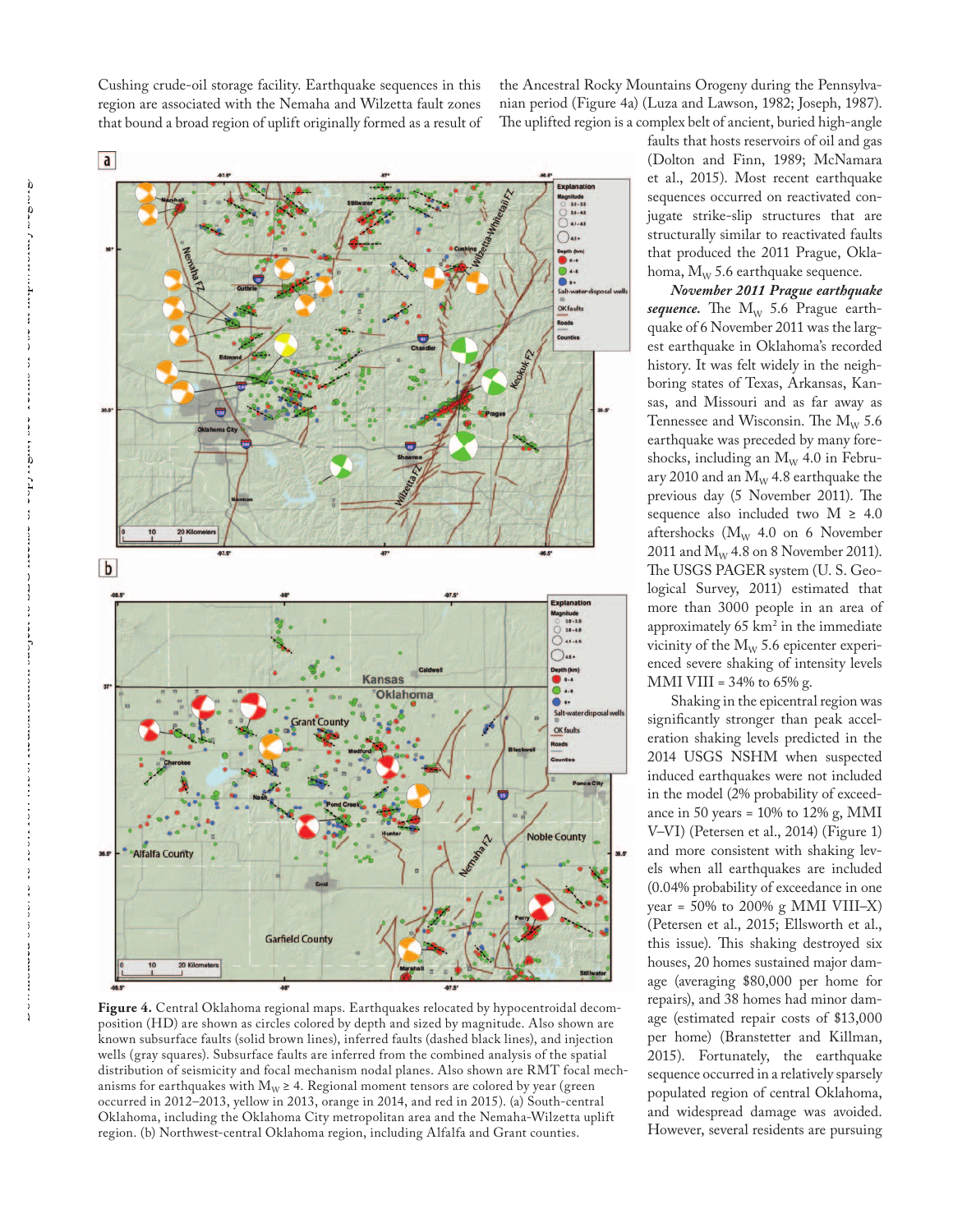reimbursement through the Oklahoma state court system for damage to their homes (Wertz, 2015).

The sequence of earthquakes occurred at a complex intersection of conjugate strike-slip faults within the Wilzetta fault zone (Figure 4a) (McNamara et al., 2015). This intersection of reactivated fault segments within the Wilzetta fault zone includes a relatively long main branch (approximately 20 km), along with several shorter conjugate structures  $(2 \text{ to } 4 \text{ km})$ . The RMT analysis for the  $M_W$  4.8 foreshock and  $M_W$  5.6 main shock defines a near-vertical northeast-striking nodal plane with right-lateral strike-slip mechanism that aligns with trends in the relocated seismicity (Figure 4a). The 8 November 2011  $M_w$  4.8 aftershock also has a near-vertical strike-slip mechanism but is left lateral with an east-west-this striking nodal plane that aligns with an approximately 5-km splay of aftershock seismicity. The seismicity and focal mechanisms combined indicate activity on conjugate strike-slip faults, likely activated in response to the stress changes from the cascading sequence of earthquakes (Sumy et al., 2014; McNamara et al., 2015).

*Elevated hazard for Oklahoma City.* Beginning in 2010 and continuing to the time of writing (late February 2015), earthquake rates have shown a significant increase in the region northeast of Oklahoma City. The HD relocation hypocenters define several discrete sequences with linear trends consistent with the general fabric of known faults within the Nemaha and Wilzetta fault zones (Figure 4a). Most relocated earthquake depths (3 to 8 km) are within the Arbuckle disposal formation and in the deeper basement structures (McNamara et al., 2015).

Of particular concern for residents of Oklahoma City are active earthquake sequences associated with long fault structures that might be capable of supporting large earthquakes (M 5 to 6). Examples include the approximately 12-km-long sequence east of Guthrie (Figure 4a), the sequence south of Marshall along a reactivated segment of the Nemaha fault zone, and smaller sequences throughout the region that might be connected at depth to optimally oriented splays of the Nemaha fault zone (McNamara et al., 2015) (Figure 4a). As defined by the recent seismicity, the uplifted region between the Nemaha and Wilzetta fault zones hosts numerous previously unknown associated subfaults which, if connected at depth to the main branch of the Nemaha fault zone, could cause a cascade of earthquakes in the same manner as the Prague sequence in November 2011 (Sumy et al., 2014). An earthquake of similar magnitude to the Prague  $M_W$  5.6 would produce severe shaking in a broad region around the epicenter (MMI VIII) and would pose significant hazard to the higher-population-density region of the Oklahoma City metropolitan area.

*October 2014 Cushing earthquake sequence: Elevated hazard for national strategic infrastructure.* In October 2014, two moderate-sized earthquakes ( $M_W$  4.0 and 4.3) struck immediately south of Cushing, Oklahoma, 5 km beneath the site of the largest crude-oil storage facility in the conterminous United States and a major hub of the U. S. oil-and-gas pipeline transportation system (Pipeline and Hazardous Materials Safety Administration, 2015). The earthquakes occurred on an unnamed left-lateral strike-slip fault that intersects with other recently reactivated segments of

the right-lateral Wilzetta-Whitetail fault zone (Bennison, 1964; McBee, 2003) (Figure 4a). Minor damage was reported throughout Cushing, including cracked plaster, broken window glass, and items thrown from shelves.

Shortly after the 7 October 2014 Cushing  $M_W$  4.0 event, the OCC halted injection operations at three wells within a six-mile radius around the main-shock epicenter. This was the first implementation of the OCC's traffic-light system since its inception in late 2013. Inspectors found that the Wildhorse wastewater-disposal well was injecting into the basement below the disposal formation (Arbuckle) which, because of the likely presence of subsurface faults, can increase greatly the potential for inducing earthquakes (Zoback, 2012; Ellsworth, 2013). The OCC ordered the Wildhorse disposal well to halt operations and plug with cement back up to the depth of the Arbuckle Formation. Two additional wells in the vicinity (Calyx, Wilson) also experienced short periods of halted operations after the largest earthquakes in the Cushing sequence. Once injection operations resumed, two days after shutdown and plug-in, the sequence drastically died off, with no recorded earthquakes since late November 2014. With the plummeting price of crude oil, the Cushing storage facility was expected to approach peak capacity (80 million barrels) by April 2015 (Wilmoth, 2015), exposing critical resources and infrastructure to elevated earthquake hazard. The OCC implementation of the traffic-light system has been a success so far in this case for mitigating potential damage to the Cushing facility and possibly avoiding an environmental disaster for the residents of nearby Cushing and costly cleanup for the energy industry.

*Recent seismicity in northwest-central Oklahoma.* Northwestern central Oklahoma has experienced the most recent seismicity as a result of northwest migration of active earthquake sequences (Figures 1 and 4b). The recent earthquakes are dispersed over several northern Oklahoma counties (Alfalfa, Grant, Garfield, and Noble), with sequences of the most potential hazard ( $M_W \ge 4$ ) located near the towns of Perry, Medford, and Cherokee (Figure 4b). In 2013, Alfalfa County had only three earthquakes with a maximum  $M_W$  of 2.8, whereas Grant County to the east experienced approximately 35, with a maximum magnitude of  $M_W$  3.6. In 2014, as wastewater injection increased to some of the highest levels in the state (Soraghan, 2015), the frequency and magnitude of local earthquakes greatly increased, introducing the first M > 4.0 earthquakes to these northern counties ( $\rm M_{\rm W}$  4.0 and  $\rm M_{\rm W}$  4.3 in Grant County) (Figure 4b).

This trend continued into February 2015, with 48 earthquakes in Alfalfa County and 85 in Grant County since the beginning of the year. Grant County has already experienced three earthquakes of at least  $M_W$  4.0, as has Alfalfa County, each within 20 km of Cherokee and operational wastewater-disposal wells. The most recent of these larger events occurred within six days of each other, 30 January and 5 February 2015, within 10 km of Cherokee. After the  $M_W$  4.0 on 30 January 2015, injection operations at the SandRidge Energy Miguel well were halted. This marks the second implementation of the OCC traffic-light system. Less than a week after this decision was made, a second large earthquake occurred ( $M_W$  4.2), less than 8 km from the first, with multiple smaller accompanying aftershocks.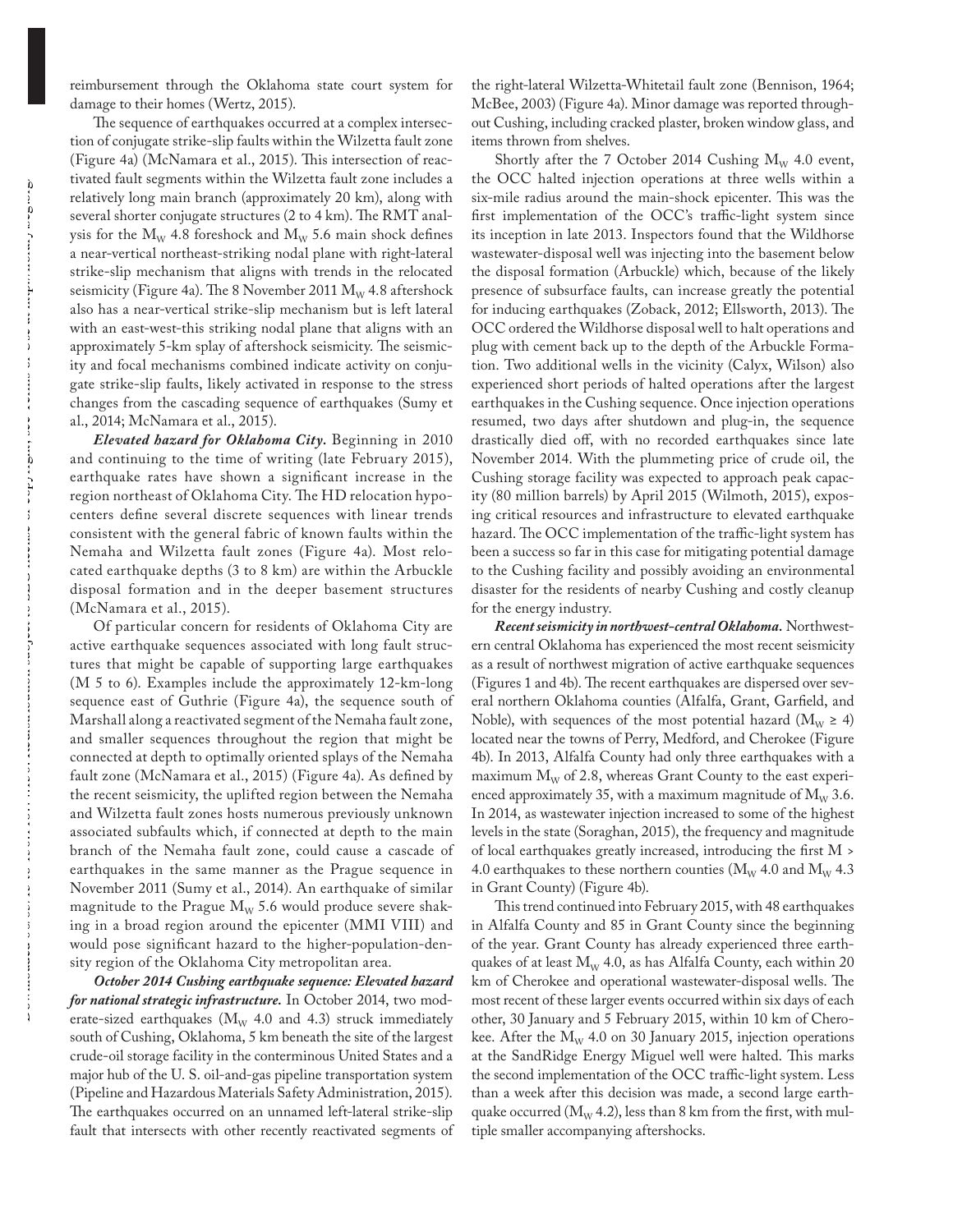Similar to the active earthquake sequences near Oklahoma City, RMT nodal planes align with trends in the relocated seismicity and define a series of near-vertical reactivated strike-slip faults. The reactivated structures are a mix of northwest-tosoutheast-striking left-lateral and northeast-to-southwest-striking right-lateral strike-slip faults that generally align with the regional fabric of the Nemaha fault zone (Figure 4a). Earthquake sequences near Perry and Marshall clearly are associated with the Nemaha fault zone. In contrast, earthquake sequences farther to the west near Medford and Cherokee (McNamara et al., 2015) occur away from known faults but align within a similar general fabric observed throughout central Oklahoma. The combined analysis of RMTs and relocated earthquake sequences enables the characterization of these previously unknown and unmapped fault structures that pose elevated hazard to communities and infrastructure in the region.

#### **Conclusions**

Traditionally, it has been difficult to develop spatial correlations between earthquakes and specific faults in the central United States. This has resulted primarily from low seismicity rates and few well-constrained earthquake locations and moment-tensor solutions. The combination of the recent increased earthquake rate and good seismic-station coverage over a broad region of central Oklahoma allowed us to build a catalog of calibrated earthquake hypocenters and regional moment-tensor solutions. Combining RMT results with relocated seismicity enabled us to determine the length, depth, and style of faulting occurring on reactivated subsurface fault systems.

Using the catalog of earthquake-source parameters determined in this study, we delineate numerous reactivated subsurface faults throughout central Oklahoma and are working to provide guidance on which faults pose the highest hazard. The majority of the reactivated faults in the region is oriented favorably for earthquake rupture relative to the regional compressive- stress field. Earthquakes are shallow and are constrained primarily to the upper portion of the crystalline basement (a depth of less than 6 km), with some seismicity reaching into the overlying sedimentary bedrock. Many of the earthquakes relocated in this study coalesce from diffuse and scattered locations into discontinuous sequences with fault lengths of 1 to 12 km. Most of these discontinuous sequences are aligned consistently with the general fabric of the Nemaha and Wilzetta fault zones, but we are uncertain whether there are longer fault structures that tie these independent clusters together. Many earthquake sequences are associated directly with well-known structures of the Nemaha and Wilzetta fault zones. However, most earthquakes occur in the broad region of uplift and are not associated with known fault zones.

Recently, the Oklahoma Geological Society and the Oklahoma Corporation Commission have been collaborating on building an enhanced fault database for Oklahoma. This type of product will be valuable for understanding the faulting process and will help with mitigation efforts. Access to proprietary well and reflection data also could aid in understanding the relationship between recent seismicity and reactivated fault zones. In addition, new OCC regulations for reporting and monitoring of wastewater disposal wells will help to improve

our understanding of the earthquake process. These are necessary first-order observations required to assess the potential hazards of individual faults in Oklahoma. Results from this study are important parameters required to assess both short-term (traffic-light) and long-term (NSHM) earthquake hazard. We suggest that the increased rate and occurrence of earthquakes near optimally oriented and long fault structures has raised the earthquake hazard in central Oklahoma and has increased the probability for a damaging earthquake.  $\blacksquare$ 

#### **Acknowledgments**

This research was supported by the U.S. Geological Survey's National Earthquake Hazards Reduction Program. We thank R. Herrmann and NEIC analysts for RMT parameters determined in this study, which are available to research scientists and engineers from the USGS COMCAT system (http://earthquake.usgs. gov/). All waveform data used in this study, from portable and permanent seismic stations, are archived and available for download from the IRIS Data Management Center (DMC). The ZMAP software was used for earthquake FMD and Omori's law calculations (Wiemer, 2001). R. Herrman, N. McMahon, and R. Aster contributed code and analysis on several projects. The authors greatly appreciate the hard work of people who have responded to the evolving sequences. The USGS field crews included A. Leeds, J. Allen, S. Roberts, D. Worley, M. Meremonte, and E. Cochran. We also would like to thank staff at IRIS PASSCAL, Oklahoma State University, and the Oklahoma Geological Survey for material and logistical support. D. Ketchum provided easy access to waveform data and metadata. We also thank the NEIC analysts for initial single-event locations and phase picks.

Corresponding author: mcnamara@usgs.gov

#### **References**

- Alt, R. C., and M. D. Zoback, 2014, Development of a detailed stress map of Oklahoma for avoidance of potentially active faults when siting wastewater injection wells: 2014 Fall Meeting, AGU, Abstract S51A-4434.
- Bennison, A., 1964, The Cushing field, Creek County, Oklahoma: Tulsa Geological Society Digest, **32**, 158–159.
- Branstetter, Z., and Killman, C., 2015, Earthquake politics: "We don't work in a vacuum," Oklahoma state seismologist says: Tulsa World, 10 February 2015, http://www.tulsaworld.com/ earthquakes/earthquake-politics-we-don-t-work-in-a-vacuumoklahoma/article\_9cea5c50-246a-5f6d-8b98-3b7979430ca6. html, accessed 20 February 2015.
- Buland, R. P., M. Guy, D. Kragness, J. Patton, B. Erickson, M. Morrison, C. Bryan, D. Ketchum, and H. Benz, 2009, Comprehensive seismic monitoring for emergency response and hazards assessment: Recent developments at the USGS National Earthquake Information Center: 2009 Fall Meeting, AGU, Abstract S11B-1696.
- Chenoweth, P. A., 1983, Principal structural features of Oklahoma (map): PennWell.
- Dewey, J., 1972, Seismicity and tectonics of western Venezuela: Bulletin of the Seismological Society of America, **62**, 1711–1751.
- Dolton, G. L., and T. M. Finn, 1989, Petroleum geology of the Nemaha Uplift, central midcontinent: USGS Open-File Report 88-450D.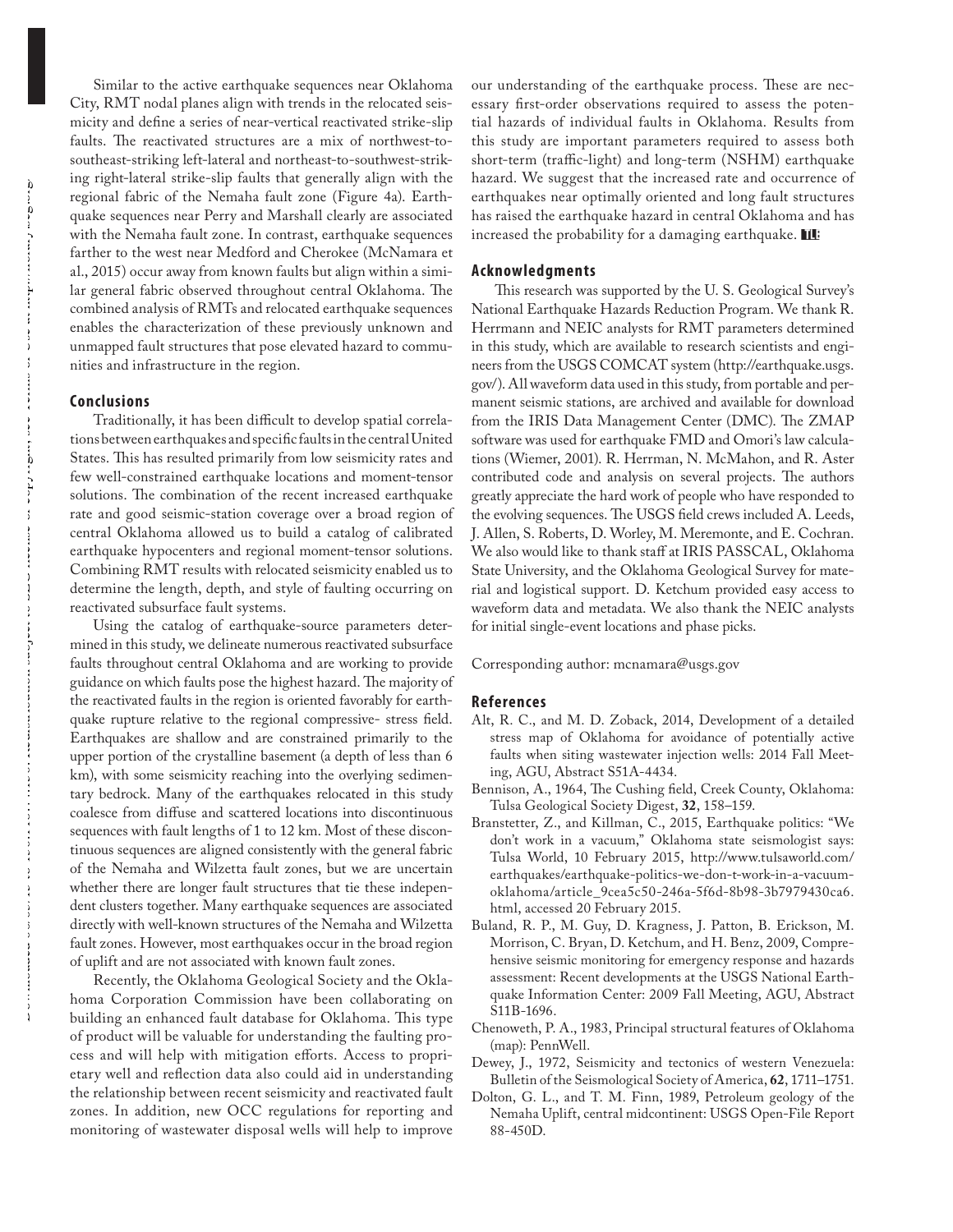- Ellsworth, W. L., 2013, Injection-induced earthquakes: Science, **341**, no. 6142, 142–149, http://dx.doi.org/10.1126/science.1225942.
- Ellsworth, W. L., A. L. Llenos, A. F. McGarr, A. J. Michael, J. L. Rubinstein, C. S. Mueller, M. D. Petersen, and E. Calais, 2015, Increasing seismicity in the U. S. midcontinent: Implications for earthquake hazard: The Leading Edge, this issue.
- Hayes, G. P., E. Bergman, K. L. Johnson, H. M. Benz, L. Brown, and A. S. Melzer, 2013, Seismotectonic framework of the 2010 February 27  $M_W$  8.8 Maule, Chile earthquake sequence: Geophysical Journal International, **195**, no. 2, 1034–1051, http:// dx.doi.org/10.1093/gji/ggt238.
- Hayes, G. P., M. W. Herman, W. D. Barnhart, K. P. Furlong, S. Riquelme, H. M. Benz, E. Bergman, S. Barrientos, P. S. Earle, and S. Samsonov, 2014, Continuing megathrust earthquake potential in Chile after the 2014 Iquique earthquake: Nature, **512**, no. 7514, 295–298, http://dx.doi.org/10.1038/nature13677.
- Herrmann, R. B., H. M. Benz, and C. J. Ammon, 2011, Monitoring the earthquake source process in North America: Bulletin of the Seismological Society of America, **101**, 2609–2625, http:// dx.doi.org/10.1785/0120110095.
- Holland, A. A., 2013, Optimal fault orientations within Oklahoma: Seismological Research Letters, **84**, 876–890, http:// dx.doi.org/10.1785/0220120153.
- Hough, S., 2014, Shaking from injection-induced earthquakes in the central and eastern United States: Bulletin of the Seismological Society of America, **104**, 2619–2626, http://dx.doi. org/10.1785/0120140099.
- Jordan, T. H., and K. A. Sverdrup, 1981, Teleseismic location techniques and their application to earthquake clusters in the south-central Pacific: Bulletin of the Seismological Society of America, **71**, 1105–1130.
- Joseph, L., 1987, Subsurface analysis, "Cherokee" Group (Des Moinesian), portions of Lincoln, Pottawatomie, Seminole, and Okfuskee counties, Oklahoma: The Shale Shaker, 12, 44-69.
- Kennett, B. L. N., E. R. Engdahl, and R. Buland, 1995, Constraints on seismic velocities in the earth from traveltimes: Geophysical Journal International, **122**, 108–124, http://dx.doi. org/10.1111/j.1365-246X.1995.tb03540.x.
- Keranen, K. M., H. M. Savage, G. A. Abers, and E. S. Cochran, 2013, Potentially induced earthquakes in Oklahoma, USA: Links between wastewater injection and the 2011  $M_{\rm w}$  5.7 earthquake sequence: Geology, **41**, 699–702, http://dx.doi. org/10.1130/G34045.1.
- Keranen, K. M., M. Weingarten, G. A. Abers, B. A. Bekins, and S. Ge, 2014, Sharp increase in central Oklahoma seismicity since 2008 induced by massive wastewater injection: Science, **345**, 448–451, http://dx.doi.org/10.1126/science.1255802.
- Llenos, A. L., and A. J. Michael, 2013, Modeling earthquake rate changes in Oklahoma and Arkansas: Possible signatures of induced seismicity: Bulletin of the Seismological Society of America, **103**, 2850–2861, http://dx.doi.org/10.1785/0120130017.
- Luza, K. V., and J. E. Lawson Jr., 1982, Seismicity and tectonic relationships of the Nemaha uplift in Oklahoma, Part IV: Oklahoma Geological Survey, Special Publication 82-1, http://www.ogs. ou.edu/pubsscanned/SPs/SP82\_1.pdf, accessed 20 February 2015.
- Luza, K. V., R. F. Madole, and A. J. Crone, 1987, Investigation of the Meers fault in southwestern Oklahoma: Nuclear Regulatory Commission, NUREG/CR-4937.
- McBee, W., 2003, Nemaha strike-slip fault zone: Mid-Continent Section Meeting, AAPG, Abstract.
- McGarr, A., B. Bekins, N. Burkardt, J. Dewey, P. Earle, W. Ellsworth, S. Ge, S. Hickman, A. Holland, E. Majer, J. Rubinstein,

and A. Sheehan, 2015, Coping with earthquakes induced by fluid injection: Science, **347**, 830–831, http://dx.doi.org/10.1126/science.aaa0494.

- McNamara, D. E., H. M. Benz, R. B. Herrmann, E. A. Bergman, and M. Chapman, 2014, The  $M_W$  5.8 central Virginia seismic zone earthquake sequence of August 23, 2011: Constraints on earthquake source parameters and fault geometry: Bulletin of the Seismological Society of America, **104**, 40–54.
- McNamara, D. E., H. M. Benz, R. B. Herrmann, E. A. Bergman, P. Earle, A. Holland, R. Baldwin, and A. Gassner, 2015, Earthquake hypocenters and focal mechanisms in central Oklahoma reveal a complex system of reactivated subsurface strikeslip faulting: Geophysical Research Letters, http://dx.doi. org/10.1002/2014GL062730.
- Miser, H. D., 1954, Geologic map of Oklahoma: U. S. Geological Survey.
- Northcutt, R. A., and J. A. Campbell, 1995, Geological provinces of Oklahoma: Oklahoma Geological Survey Open-File Report OF5-95.
- Petersen, M. D., M. P. Moschetti, P. M. Powers, C. S. Mueller, K. M. Haller, A. D. Frankel, Y. Zeng, S. Rezaeian, S. C. Harmsen, O. S. Boyd, N. Field, R. Chen, K. S. Rukstales, N. Luco, R. L. Wheeler, R. A. Williams, and A. H. Olsen, 2014, Documentation for the 2014 update of the United States national seismic hazard maps: U. S. Geological Survey Open-File Report 2014-1091.
- Petersen, M. D., C. S. Mueller, M. P. Moschetti, S. Hoover, J. L. Rubinstein, W. L. Ellsworth, A. Holland, and J. G. Anderson, 2015, Incorporating induced seismicity in the 2014 United States national seismic hazard models — Results of 2014 workshop and sensitivity studies: U. S. Geological Survey Open-File Report 2015-1070, http://dx.doi.org/10.3133/ofr20151070.
- Pipeline and Hazardous Materials Safety Administration, 2015, National pipeline mapping system, https://www.npms.phmsa. dot.gov, accessed 20 February 2015.
- Rubinstein, J., W. L. Ellsworth, A. L. Llenos, and S. R. Walter, 2014a, Is the recent increase in seismicity in southern Kansas natural?: 2014 Fall Meeting, AGU, abstract S53E–8.
- Rubinstein, J. L., W. L. Ellsworth, A. McGarr, and H. M. Benz, 2014b, The 2001-present induced earthquake sequence in the Raton Basin of northern New Mexico and southern Colorado: Bulletin of the Seismological Society of America, **104**, 1–20, http://dx.doi.org/10.1785/0120140009.
- Soraghan, M., 2015, Research shows strong correlation between quakes, oil activity: Energy Wire, 9 February 2015, http://www. eenews.net/stories/1060013080, accessed 20 February 2015.
- Sumy, D. F., E. S. Cochran, K. M. Keranen, M. Wei, and G. A. Abers, 2014, Observations of static Coulomb stress triggering of the November 2011 M5.7 Oklahoma earthquake sequence: Journal of Geophysical Research: Solid Earth, **119**, no. 3, 1904– 1923, http://dx.doi.org/10.1002/2013JB010612.
- Sun, X., and S. Hartzell, 2014, Finite-fault slip model of the 2011  $M_w$  5.6 Prague, Oklahoma earthquake from regional waveforms: Geophysical Research Letters, **41**, 4207–4213, http:// dx.doi.org/10.1002/2014GL060410.
- U. S. Geological Survey, 2011, PAGER M 5.6 Oklahoma, http://earthquake.usgs.gov/earthquakes/pager/events/us/ b0006klz/index.html, accessed 20 February 2015.
- Von Hake, C. A., 1976, Oklahoma earthquake history: Earthquake Information Bulletin, **8**, 28–30.
- Waldhauser, F., and W. L. Ellsworth, 2000, A double-difference earthquake location algorithm: Method and application to the northern Hayward fault, California: Bulletin of the